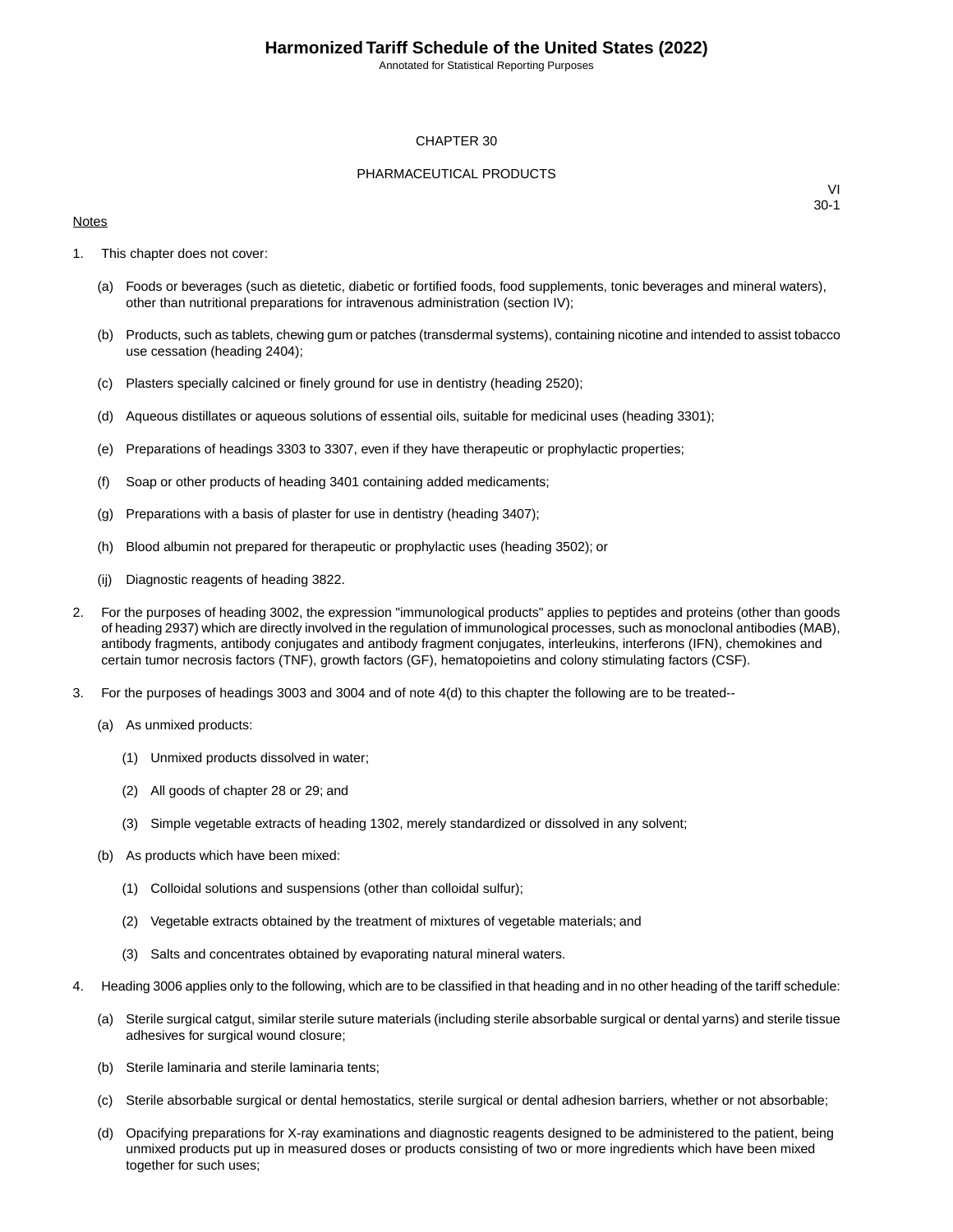Annotated for Statistical Reporting Purposes

Notes (con.) VI 30-2

- (e) Placebos and blinded (or double-blinded) clinical trial kits for use in recognized clinical trials, put up in measured doses, even if they might contain active medicaments.
- (f) Dental cements and other dental fillings; bone reconstruction cements;
- (g) First-aid boxes and kits;
- (h) Chemical contraceptive preparations based on hormones, on other products of heading 2937 or on spermicides;
- (ij) Gel preparations designed to be used in human or veterinary medicine as a lubricant for parts of the body for surgical operations or physical examinations or as a coupling agent between the body and medical instruments;
- (k) Waste pharmaceuticals, that is, pharmaceutical products which are unfit for their original intended purpose, for example, because of expiry of shelf life; and
- (l) Appliances identifiable for ostomy use, that is, colostomy, ileostomy and urostomy pouches cut to shape and their adhesive wafers or faceplates.

#### Subheading Notes

- 1. For the purposes of subheadings 3002.13 and 3002.14, the following are to be treated:
	- (a) As unmixed products, pure products, whether or not containing impurities;
	- (b) As products which have been mixed:
		- (1) The products mentioned in (a) above dissolved in water or in other solvents;
		- (2) The products mentioned in (a) and (b)(1) above with an added stabilizer necessary for their preservation or transport; and
		- (3) The products mentioned in  $(a)$ ,  $(b)(1)$  and  $(b)(2)$  above with any other additive.
- 2. Subheadings 3003.60 and 3004.60 cover medicaments containing artemisinin (INN) for oral ingestion combined with other pharmaceutical active ingredients, or containing any of the following active principles, whether or not combined with other pharmaceutical active ingredients: amodiaquine (INN); artelinic acid or its salts; artenimol (INN); artemotil (INN); artemether (INN); artesunate (INN); chloroquine (INN); dihydroartemisinin (INN); lumafantrine (INN); mefloquine (INN); piperaquine (INN); pyrimethamine (INN) or sulfadoxine (INN).

#### Compiler's Note

The provisions of subchapter II of chapter 99 (Miscellaneous Tariff Bills or MTBs), the provisions of the Generalized System of Preferences (GSP) found in General Note 4 and most product exclusions from the additional tariffs on products of China in subchapter III of chapter 99 expired on December 31, 2020. However, no endnotes or footnotes relating to these provisions have been deleted as of the issue date of this edition.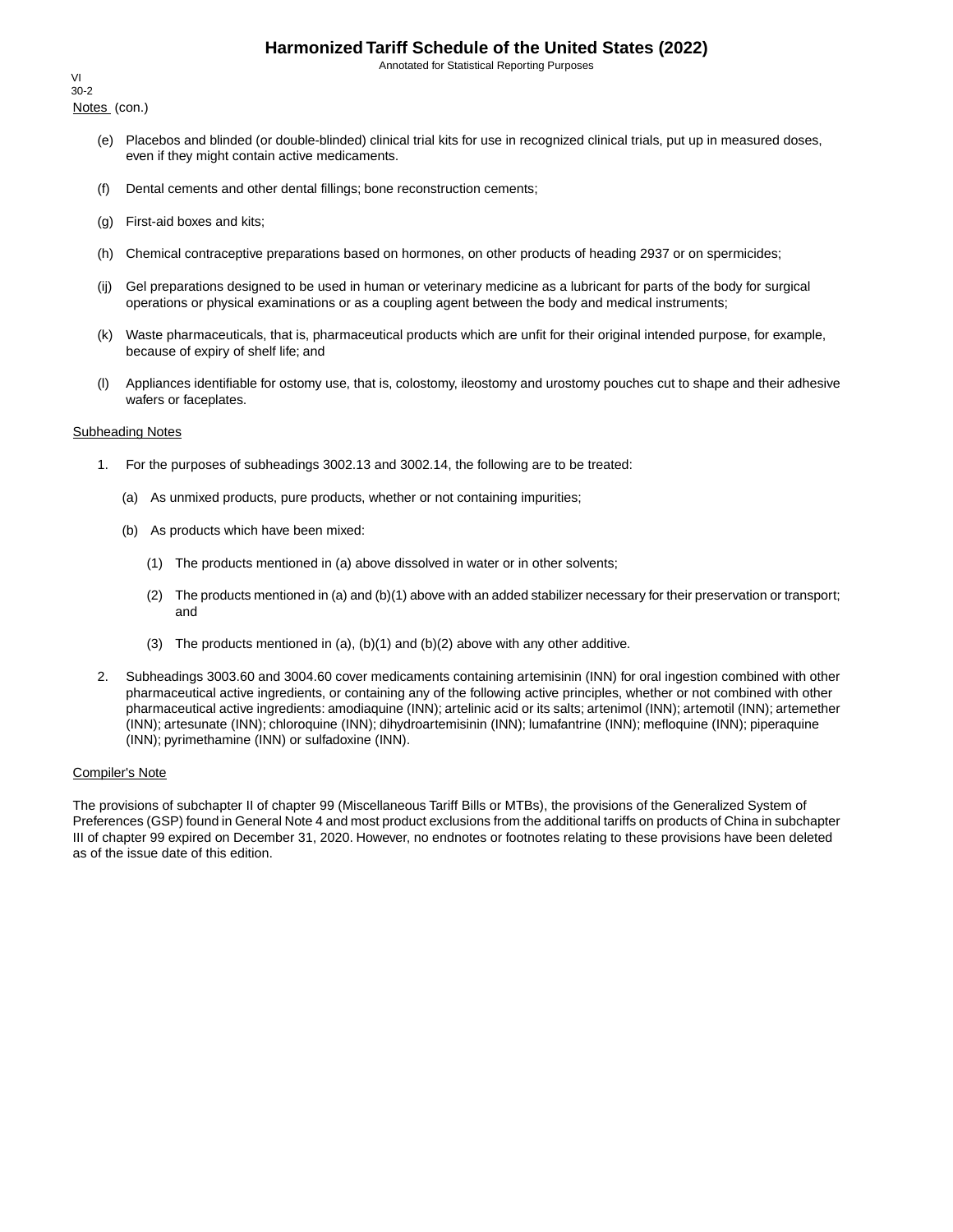Annotated for Statistical Reporting Purposes

| Heading/      | Stat.       |                                                                                                                                                                                                                                                                                                                                      | Unit                         |         | Rates of Duty           |                |
|---------------|-------------|--------------------------------------------------------------------------------------------------------------------------------------------------------------------------------------------------------------------------------------------------------------------------------------------------------------------------------------|------------------------------|---------|-------------------------|----------------|
| Subheading    | Suf-<br>fix | Article Description                                                                                                                                                                                                                                                                                                                  | $_{\mathsf{of}}$<br>Quantity | General | $\mathbf{1}$<br>Special | $\overline{2}$ |
| 3001          |             | Glands and other organs for organotherapeutic uses, dried,<br>whether or not powdered; extracts of glands or other organs<br>or of their secretions for organotherapeutic uses; heparin and<br>its salts; other human or animal substances prepared for<br>therapeutic or prophylactic uses, not elsewhere specified or<br>included: |                              |         |                         |                |
| 3001.20.00 00 |             | Extracts of glands or other organs or of their secretions kg Free                                                                                                                                                                                                                                                                    |                              |         |                         | 10%            |
| 3001.90.01    |             | Glands and other organs, dried, whether or not<br>powdered:                                                                                                                                                                                                                                                                          |                              |         |                         | Free           |
|               | $10$        |                                                                                                                                                                                                                                                                                                                                      |                              |         |                         |                |
|               | 50          |                                                                                                                                                                                                                                                                                                                                      |                              |         |                         |                |
|               | 90          |                                                                                                                                                                                                                                                                                                                                      |                              |         |                         |                |
|               |             |                                                                                                                                                                                                                                                                                                                                      |                              |         |                         |                |
|               |             |                                                                                                                                                                                                                                                                                                                                      |                              |         |                         |                |
|               |             |                                                                                                                                                                                                                                                                                                                                      |                              |         |                         |                |
|               |             |                                                                                                                                                                                                                                                                                                                                      |                              |         |                         |                |
|               |             |                                                                                                                                                                                                                                                                                                                                      |                              |         |                         |                |
|               |             |                                                                                                                                                                                                                                                                                                                                      |                              |         |                         |                |
|               |             |                                                                                                                                                                                                                                                                                                                                      |                              |         |                         |                |
|               |             |                                                                                                                                                                                                                                                                                                                                      |                              |         |                         |                |
|               |             |                                                                                                                                                                                                                                                                                                                                      |                              |         |                         |                |
|               |             |                                                                                                                                                                                                                                                                                                                                      |                              |         |                         |                |
|               |             |                                                                                                                                                                                                                                                                                                                                      |                              |         |                         |                |
|               |             |                                                                                                                                                                                                                                                                                                                                      |                              |         |                         |                |
|               |             |                                                                                                                                                                                                                                                                                                                                      |                              |         |                         |                |
|               |             |                                                                                                                                                                                                                                                                                                                                      |                              |         |                         |                |
|               |             |                                                                                                                                                                                                                                                                                                                                      |                              |         |                         |                |
|               |             |                                                                                                                                                                                                                                                                                                                                      |                              |         |                         |                |
|               |             |                                                                                                                                                                                                                                                                                                                                      |                              |         |                         |                |
|               |             |                                                                                                                                                                                                                                                                                                                                      |                              |         |                         |                |
|               |             |                                                                                                                                                                                                                                                                                                                                      |                              |         |                         |                |
|               |             |                                                                                                                                                                                                                                                                                                                                      |                              |         |                         |                |
|               |             |                                                                                                                                                                                                                                                                                                                                      |                              |         |                         |                |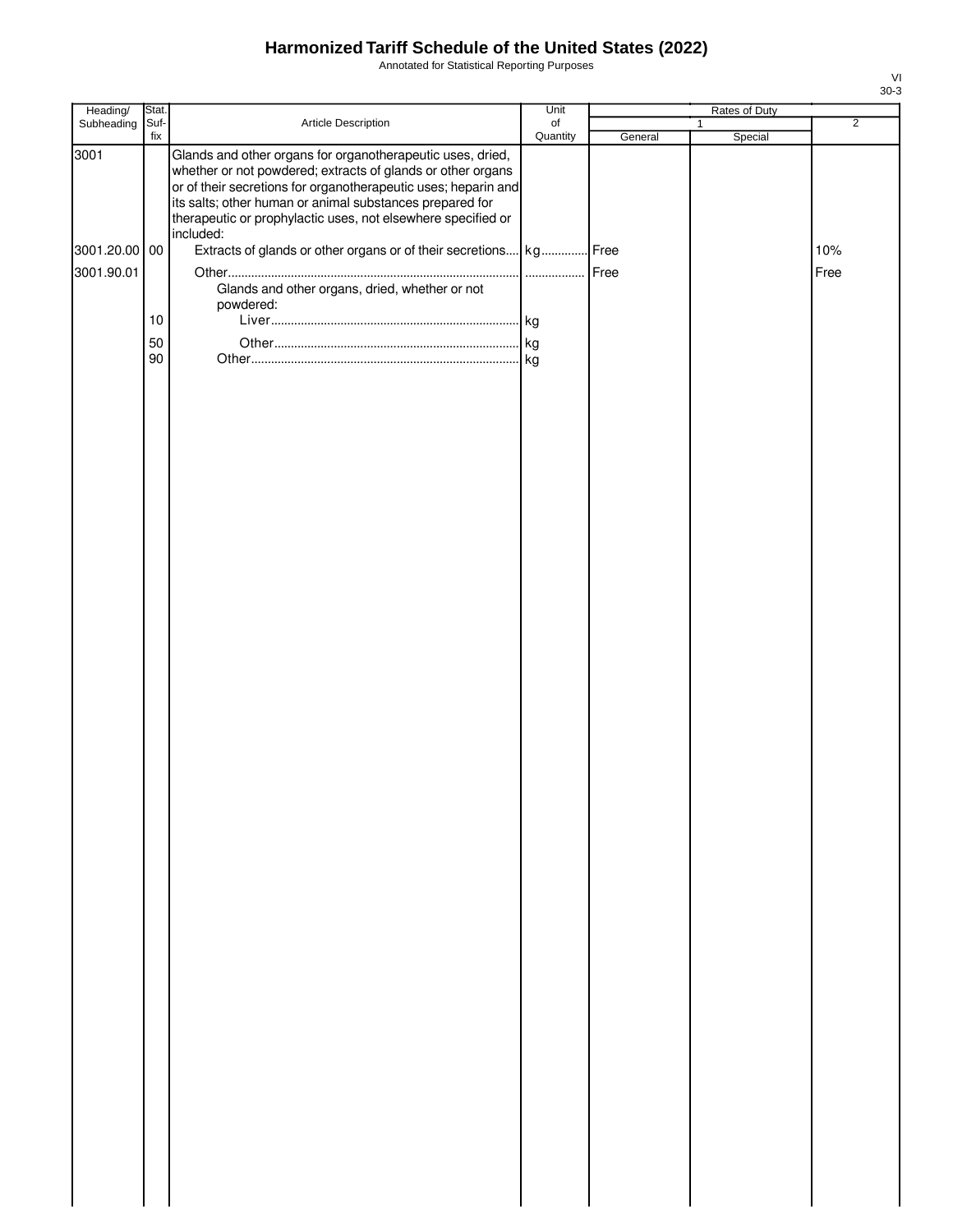Annotated for Statistical Reporting Purposes

| Heading/                    | Stat           |                                                                                                                                                                                                                                                                                                                                                                                                                       | Unit           |               | Rates of Duty |                |
|-----------------------------|----------------|-----------------------------------------------------------------------------------------------------------------------------------------------------------------------------------------------------------------------------------------------------------------------------------------------------------------------------------------------------------------------------------------------------------------------|----------------|---------------|---------------|----------------|
| Subheading                  | Suf-<br>fix    | <b>Article Description</b>                                                                                                                                                                                                                                                                                                                                                                                            | οf<br>Quantity | General       | 1<br>Special  | $\overline{2}$ |
| 3002<br>3002.12.00          | 10<br>20       | Human blood; animal blood prepared for therapeutic,<br>prophylactic or diagnostic uses; antisera, other blood fractions<br>and immunological products, whether or not modified or<br>obtained by means of biotechnological processes; vaccines,<br>toxins, cultures of micro-organisms (excluding yeasts) and<br>similar products; cell cultures, whether or not modified:<br>Normal human blood sera, whether or not |                | <b>Free</b>   |               | Free           |
| 3002.13.00                  | 30<br>40<br>90 | Immunological products, unmixed, not put up in<br>measured doses or in forms or packings for retail                                                                                                                                                                                                                                                                                                                   |                | <b>I</b> Free |               | Free           |
| 3002.14.00                  | 10<br>90       |                                                                                                                                                                                                                                                                                                                                                                                                                       |                |               |               |                |
|                             | 10             | Immunological products, mixed, not put up in measured                                                                                                                                                                                                                                                                                                                                                                 |                |               |               | Free           |
| 3002.15.00                  | 90<br>10       | Immunological products, put up in measured doses or<br>Diagnostic reagents based on an antibody test kg                                                                                                                                                                                                                                                                                                               |                |               |               | Free           |
| 3002.41.00                  | 90             | Vaccines, toxins, cultures of micro-organisms (excluding<br>yeasts) and similar products:                                                                                                                                                                                                                                                                                                                             |                |               |               | Free           |
| 3002.42.00                  | 00             |                                                                                                                                                                                                                                                                                                                                                                                                                       |                |               |               | Free           |
| 3002.49.00                  | 00             | Cell cultures, whether or not modified:                                                                                                                                                                                                                                                                                                                                                                               |                |               |               | Free           |
| 3002.51.00 00<br>3002.59.00 | 00             |                                                                                                                                                                                                                                                                                                                                                                                                                       |                |               |               | Free<br>Free   |
| 3002.90<br>3002.90.10 00    |                | Other:                                                                                                                                                                                                                                                                                                                                                                                                                |                |               |               | 25%            |
| 3002.90.52                  | 10             |                                                                                                                                                                                                                                                                                                                                                                                                                       |                | <b>IFree</b>  |               | Free           |
|                             | 20             |                                                                                                                                                                                                                                                                                                                                                                                                                       |                |               |               |                |
|                             | 50             |                                                                                                                                                                                                                                                                                                                                                                                                                       |                |               |               |                |
|                             |                |                                                                                                                                                                                                                                                                                                                                                                                                                       |                |               |               |                |
|                             |                |                                                                                                                                                                                                                                                                                                                                                                                                                       |                |               |               |                |
|                             |                |                                                                                                                                                                                                                                                                                                                                                                                                                       |                |               |               |                |
|                             |                |                                                                                                                                                                                                                                                                                                                                                                                                                       |                |               |               |                |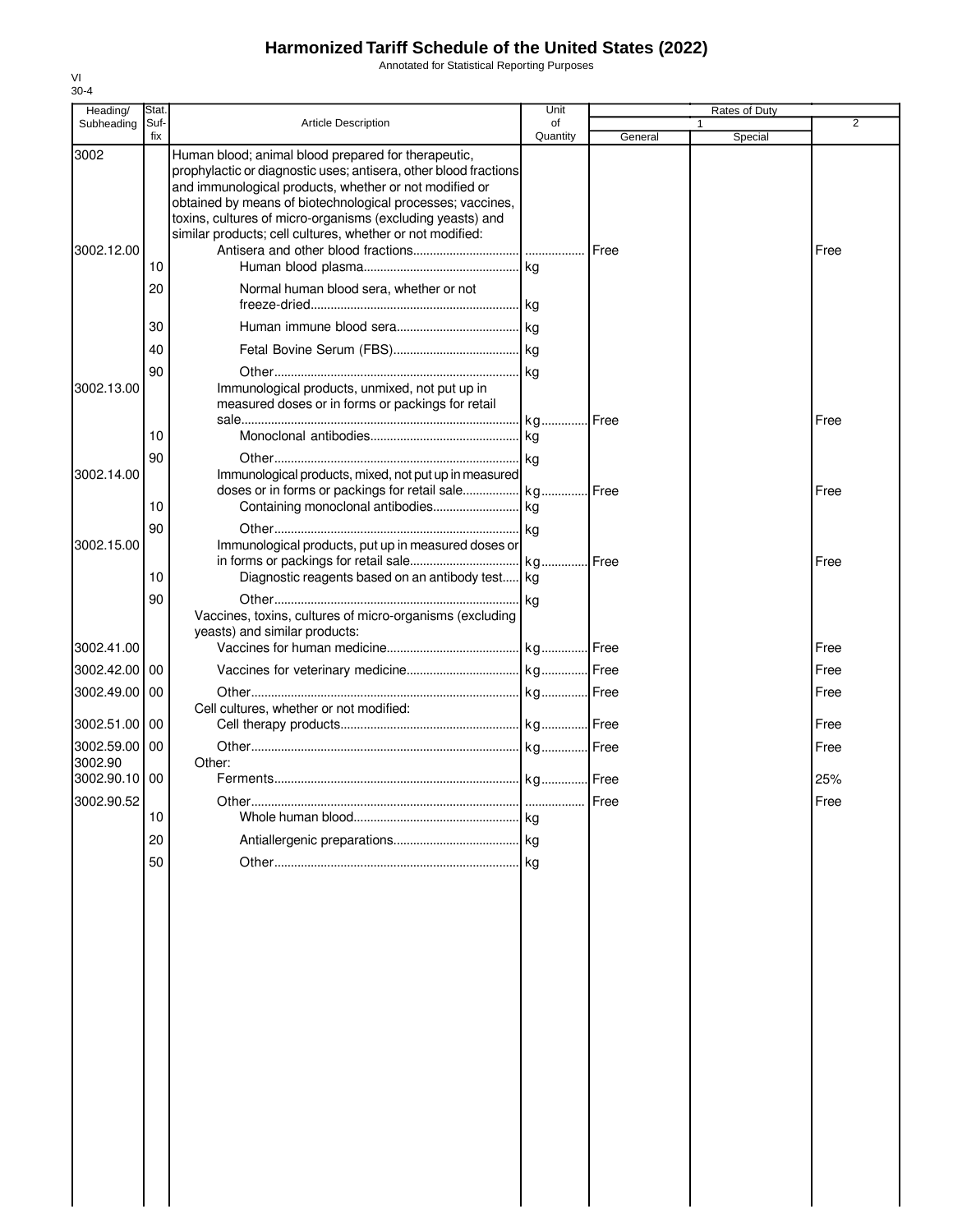Annotated for Statistical Reporting Purposes

| Heading/                 | Stat.       |                                                                                                                                                                                                                                                                                                                                                                           | Unit           |         | Rates of Duty |                             |
|--------------------------|-------------|---------------------------------------------------------------------------------------------------------------------------------------------------------------------------------------------------------------------------------------------------------------------------------------------------------------------------------------------------------------------------|----------------|---------|---------------|-----------------------------|
| Subheading               | Suf-<br>fix | <b>Article Description</b>                                                                                                                                                                                                                                                                                                                                                | of<br>Quantity | General | Special       | $\overline{2}$              |
| 3003<br>3003.10.00 00    |             | Medicaments (excluding goods of heading 3002, 3005 or 3006)<br>consisting of two or more constituents which have been mixed<br>together for therapeutic or prophylactic uses, not put up in<br>measured doses or in forms or packings for retail sale:<br>Containing penicillins or derivatives thereof, with a<br>penicillanic acid structure, or streptomycins or their |                |         |               | $15.4 \text{C/kg} +$<br>49% |
| 3003.20.00 00            |             | Other, containing hormones or other products of heading                                                                                                                                                                                                                                                                                                                   |                |         |               | 25%                         |
| 3003.31.00 00            |             | 2937:                                                                                                                                                                                                                                                                                                                                                                     |                |         |               | 25%                         |
| 3003.39<br>3003.39.10 00 |             | Other:                                                                                                                                                                                                                                                                                                                                                                    |                |         |               | 25%                         |
| 3003.39.50 00            |             | Other, containing alkaloids or derivatives thereof:                                                                                                                                                                                                                                                                                                                       |                |         |               | 30%                         |
| 3003.41.00 00            |             |                                                                                                                                                                                                                                                                                                                                                                           |                |         |               | Free                        |
| 3003.42.00 00            |             | Containing pseudoephedrine (INN) or its salts kg Free                                                                                                                                                                                                                                                                                                                     |                |         |               | Free                        |
| 3003.43.00 00            |             |                                                                                                                                                                                                                                                                                                                                                                           |                |         |               | Free                        |
| 3003.49.00               | 00          |                                                                                                                                                                                                                                                                                                                                                                           |                |         |               | Free                        |
| 3003.60.00 00            |             | Other, containing antimalarial active principles described                                                                                                                                                                                                                                                                                                                |                |         |               | Free                        |
| 3003.90.01               |             |                                                                                                                                                                                                                                                                                                                                                                           |                |         |               | 30%                         |
|                          |             | Anti-infective medicaments:                                                                                                                                                                                                                                                                                                                                               |                |         |               |                             |
|                          | 20          |                                                                                                                                                                                                                                                                                                                                                                           |                |         |               |                             |
|                          | 40          |                                                                                                                                                                                                                                                                                                                                                                           |                |         |               |                             |
|                          | 60          | Antiprotozoals (excluding goods described in                                                                                                                                                                                                                                                                                                                              |                |         |               |                             |
|                          | 80<br>90    |                                                                                                                                                                                                                                                                                                                                                                           |                |         |               |                             |
|                          |             |                                                                                                                                                                                                                                                                                                                                                                           |                |         |               |                             |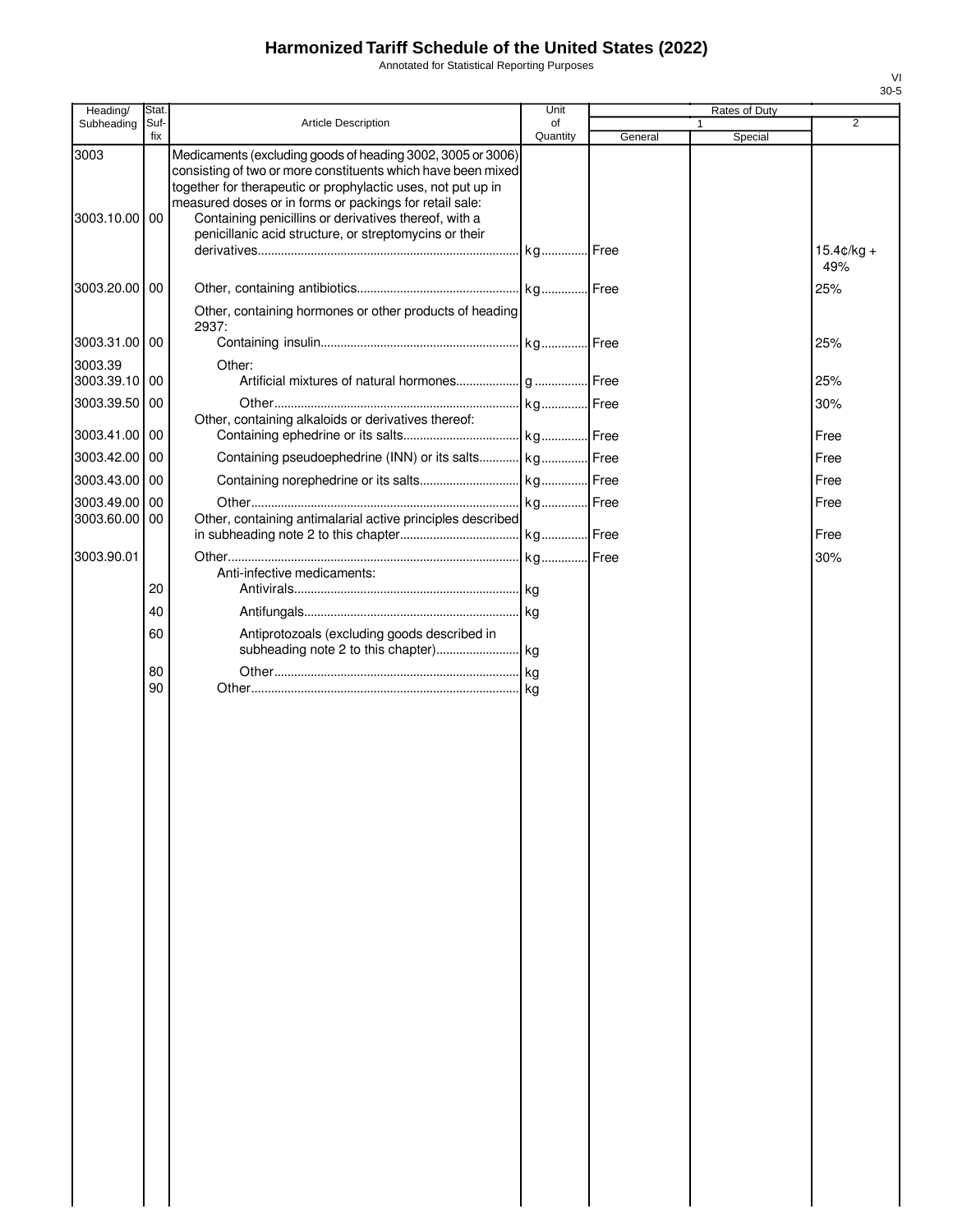Annotated for Statistical Reporting Purposes

| Heading/        | Stat.       |                                                                                                                                                                                                                                                                                                                                                                                                                | Unit           |               | Rates of Duty |                      |
|-----------------|-------------|----------------------------------------------------------------------------------------------------------------------------------------------------------------------------------------------------------------------------------------------------------------------------------------------------------------------------------------------------------------------------------------------------------------|----------------|---------------|---------------|----------------------|
| Subheading      | Suf-<br>fix | <b>Article Description</b>                                                                                                                                                                                                                                                                                                                                                                                     | of<br>Quantity | General       | 1<br>Special  | $\overline{2}$       |
| 3004<br>3004.10 |             | Medicaments (excluding goods of heading 3002, 3005 or 3006)<br>consisting of mixed or unmixed products for therapeutic or<br>prophylactic uses, put up in measured doses (including those<br>in the form of transdermal administration systems) or in forms<br>or packings for retail sale:<br>Containing penicillins or derivatives thereof, with a<br>penicillanic acid structure, or streptomycins or their |                |               |               |                      |
| 3004.10.10      |             | derivatives:                                                                                                                                                                                                                                                                                                                                                                                                   |                |               |               | $15.4¢/kg +$         |
|                 | 10          |                                                                                                                                                                                                                                                                                                                                                                                                                |                |               |               | 49%                  |
|                 | 20          | Other:                                                                                                                                                                                                                                                                                                                                                                                                         |                |               |               |                      |
| 3004.10.50      | 45          |                                                                                                                                                                                                                                                                                                                                                                                                                |                | Free          |               | $15.4 \text{C/kg} +$ |
|                 | 10          |                                                                                                                                                                                                                                                                                                                                                                                                                |                |               |               | 45%                  |
|                 | 45          | Other:                                                                                                                                                                                                                                                                                                                                                                                                         |                |               |               |                      |
|                 | 60          |                                                                                                                                                                                                                                                                                                                                                                                                                |                |               |               |                      |
| 3004.20.00      | 10          |                                                                                                                                                                                                                                                                                                                                                                                                                |                | <b>I</b> Free |               | 25%                  |
|                 | 20          | Other:<br>Erythromycin, singles or in combination with other                                                                                                                                                                                                                                                                                                                                                   |                |               |               |                      |
|                 | 30          | Tetracycline, singles or in combination with other                                                                                                                                                                                                                                                                                                                                                             | l kg           |               |               |                      |
|                 | 60          | Other, containing hormones or other products of heading<br>2937:                                                                                                                                                                                                                                                                                                                                               |                |               |               |                      |
| 3004.31.00 00   |             |                                                                                                                                                                                                                                                                                                                                                                                                                |                |               |               | 25%                  |
| 3004.32.00 00   |             | Containing corticosteroid hormones, their derivatives                                                                                                                                                                                                                                                                                                                                                          |                |               |               | 25%                  |
| 3004.39.00      |             |                                                                                                                                                                                                                                                                                                                                                                                                                |                |               |               | 25%                  |
|                 | 10<br>50    |                                                                                                                                                                                                                                                                                                                                                                                                                |                |               |               |                      |
|                 |             |                                                                                                                                                                                                                                                                                                                                                                                                                |                |               |               |                      |
|                 |             |                                                                                                                                                                                                                                                                                                                                                                                                                |                |               |               |                      |
|                 |             |                                                                                                                                                                                                                                                                                                                                                                                                                |                |               |               |                      |
|                 |             |                                                                                                                                                                                                                                                                                                                                                                                                                |                |               |               |                      |
|                 |             |                                                                                                                                                                                                                                                                                                                                                                                                                |                |               |               |                      |
|                 |             |                                                                                                                                                                                                                                                                                                                                                                                                                |                |               |               |                      |
|                 |             |                                                                                                                                                                                                                                                                                                                                                                                                                |                |               |               |                      |
|                 |             |                                                                                                                                                                                                                                                                                                                                                                                                                |                |               |               |                      |
|                 |             |                                                                                                                                                                                                                                                                                                                                                                                                                |                |               |               |                      |
|                 |             |                                                                                                                                                                                                                                                                                                                                                                                                                |                |               |               |                      |
|                 |             |                                                                                                                                                                                                                                                                                                                                                                                                                |                |               |               |                      |
|                 |             |                                                                                                                                                                                                                                                                                                                                                                                                                |                |               |               |                      |
|                 |             |                                                                                                                                                                                                                                                                                                                                                                                                                |                |               |               |                      |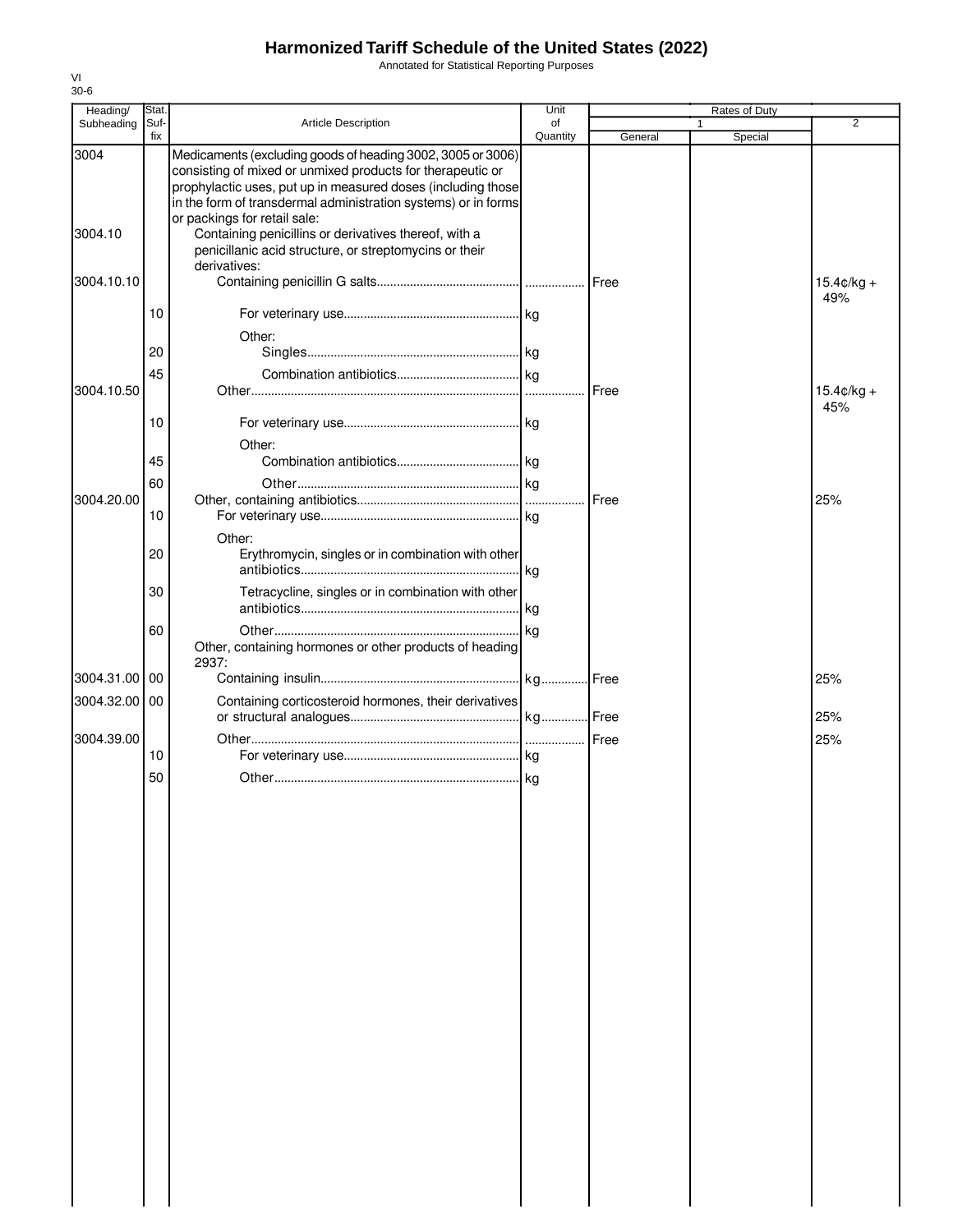Annotated for Statistical Reporting Purposes

| Heading/      | Stat        |                                                                                                                                                                                                                                                                                                                                                           | Unit           |         | Rates of Duty |                                |
|---------------|-------------|-----------------------------------------------------------------------------------------------------------------------------------------------------------------------------------------------------------------------------------------------------------------------------------------------------------------------------------------------------------|----------------|---------|---------------|--------------------------------|
| Subheading    | Suf-<br>fix | <b>Article Description</b>                                                                                                                                                                                                                                                                                                                                | of<br>Quantity | General | 1<br>Special  | $\overline{2}$                 |
| 3004 (con.)   |             | Medicaments (excluding goods of heading 3002, 3005 or 3006)<br>consisting of mixed or unmixed products for therapeutic or<br>prophylactic uses, put up in measured doses (including those<br>in the form of transdermal administration systems) or in forms<br>or packings for retail sale: (con.)<br>Other, containing alkaloids or derivatives thereof: |                |         |               |                                |
| 3004.41.00    | 00          |                                                                                                                                                                                                                                                                                                                                                           |                |         |               | 25%                            |
| 3004.42.00    | 00          | Containing pseudoephedrine (INN) or its salts kg Free                                                                                                                                                                                                                                                                                                     |                |         |               | 25%                            |
| 3004.43.00    | 00          |                                                                                                                                                                                                                                                                                                                                                           |                |         |               | 25%                            |
| 3004.49.00    | 05          |                                                                                                                                                                                                                                                                                                                                                           |                |         |               | 25%                            |
|               | 10          | Other:                                                                                                                                                                                                                                                                                                                                                    |                |         |               |                                |
|               | 20          | Medicaments primarily affecting the central<br>nervous system:<br>Anticonvulsants, hypnotics, and                                                                                                                                                                                                                                                         |                |         |               |                                |
|               | 30          | Antidepressants, tranguilizers and other                                                                                                                                                                                                                                                                                                                  |                |         |               |                                |
|               |             |                                                                                                                                                                                                                                                                                                                                                           |                |         |               |                                |
|               | 40<br>50    | Dermatological agents and local                                                                                                                                                                                                                                                                                                                           |                |         |               |                                |
|               |             |                                                                                                                                                                                                                                                                                                                                                           |                |         |               |                                |
|               | 60          | Medicaments primarily affecting the eyes, ears                                                                                                                                                                                                                                                                                                            |                |         |               |                                |
|               | 70          |                                                                                                                                                                                                                                                                                                                                                           | . kg           |         |               |                                |
|               |             | Other, containing vitamins or other products of heading<br>2936:                                                                                                                                                                                                                                                                                          |                |         |               |                                |
| 3004.50       |             | Containing vitamins synthesized wholly or in part from<br>aromatic or modified aromatic industrial organic<br>compounds:                                                                                                                                                                                                                                  |                |         |               |                                |
| 3004.50.10    | 00          |                                                                                                                                                                                                                                                                                                                                                           |                |         |               | $15.4 \text{c/kg} +$<br>62%    |
| 3004.50.20    | 00          |                                                                                                                                                                                                                                                                                                                                                           |                |         |               | $15.4 \text{c/kg} +$<br>145.5% |
| 3004.50.30    | 00          |                                                                                                                                                                                                                                                                                                                                                           |                |         |               | $15.4¢/kg +$<br>63.5%          |
| 3004.50.40 00 |             |                                                                                                                                                                                                                                                                                                                                                           |                | Free    |               | $15.4 \text{C/kg} +$<br>49%    |
| 3004.50.50    |             |                                                                                                                                                                                                                                                                                                                                                           |                | Free    |               | 25%                            |
|               | 05          |                                                                                                                                                                                                                                                                                                                                                           |                |         |               |                                |
|               | 10          | Other:<br>Single vitamins<br>Combined with minerals or other                                                                                                                                                                                                                                                                                              |                |         |               |                                |
|               | 20          |                                                                                                                                                                                                                                                                                                                                                           | <b>kg</b>      |         |               |                                |
|               | 30          | Multiple vitamins:<br>Combined with minerals or other                                                                                                                                                                                                                                                                                                     |                |         |               |                                |
|               | 40          |                                                                                                                                                                                                                                                                                                                                                           |                |         |               |                                |
| 3004.60.00    | 00          | Other, containing antimalarial active principles described                                                                                                                                                                                                                                                                                                |                |         |               |                                |
|               |             |                                                                                                                                                                                                                                                                                                                                                           | . kg           | Free    |               | 30%                            |
|               |             |                                                                                                                                                                                                                                                                                                                                                           |                |         |               |                                |
|               |             |                                                                                                                                                                                                                                                                                                                                                           |                |         |               |                                |
|               |             |                                                                                                                                                                                                                                                                                                                                                           |                |         |               |                                |
|               |             |                                                                                                                                                                                                                                                                                                                                                           |                |         |               |                                |
|               |             |                                                                                                                                                                                                                                                                                                                                                           |                |         |               |                                |
|               |             |                                                                                                                                                                                                                                                                                                                                                           |                |         |               |                                |
|               |             |                                                                                                                                                                                                                                                                                                                                                           |                |         |               |                                |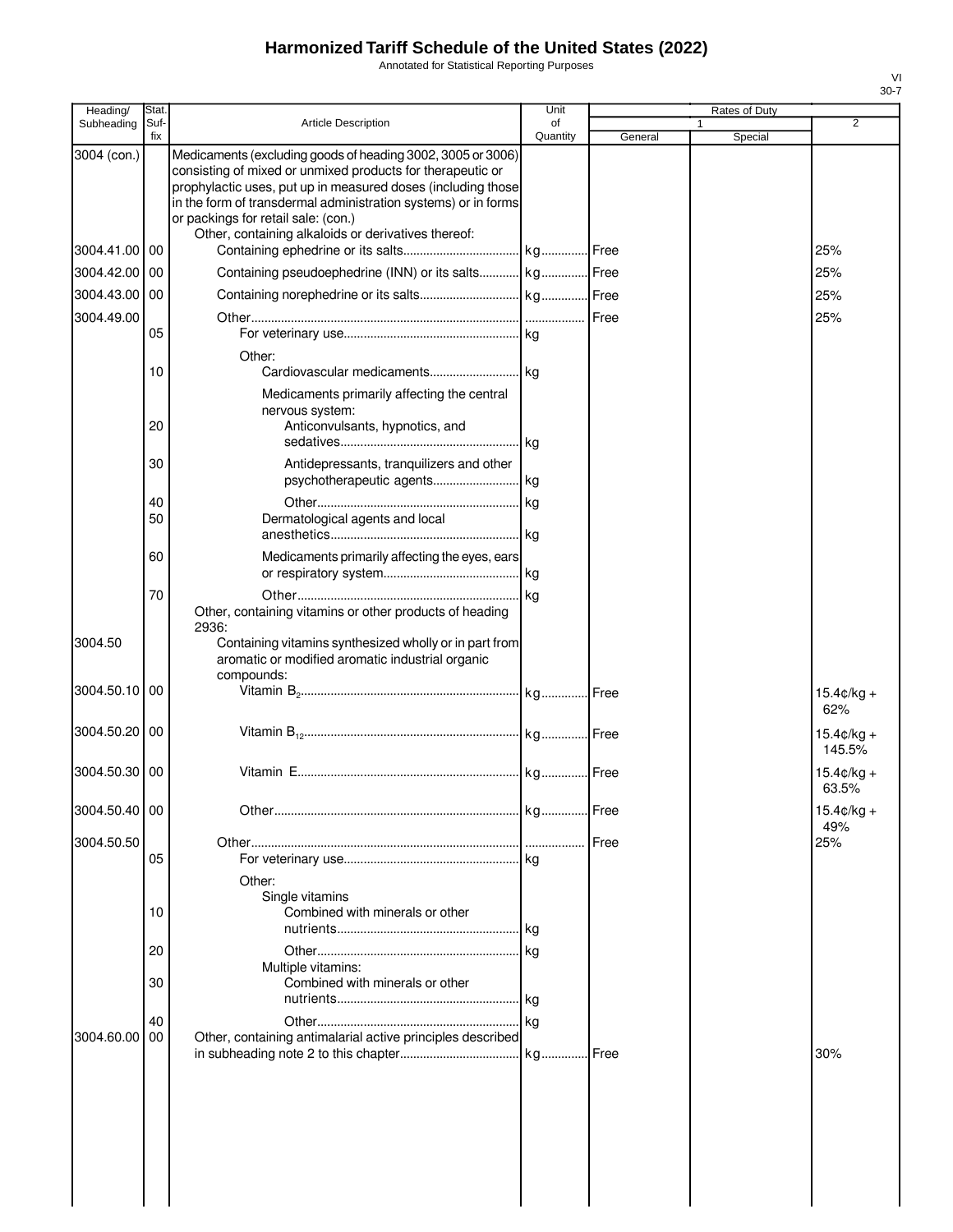Annotated for Statistical Reporting Purposes

| Quantity<br>fix<br>General<br>Special<br>3004 (con.)<br>Medicaments (excluding goods of heading 3002, 3005 or 3006)<br>consisting of mixed or unmixed products for therapeutic or<br>prophylactic uses, put up in measured doses (including those<br>in the form of transdermal administration systems) or in forms<br>or packings for retail sale: (con.)<br>Other:<br>3004.90<br>3004.90.10 00<br>Containing antigens or hyaluronic acid or its sodium<br>Free<br>3004.90.92<br>Free<br>30%<br><br>03<br>Other:<br>Anti-infective medicaments:<br>07<br>kg<br>09<br>kg<br>Antiprotozoals (excluding goods described<br>11<br>in subheading note 2 to this chapter)<br>kg<br>13<br>kg<br>kg<br>14<br>15<br>Antineoplastic and immunosuppressive<br>kg<br>20<br>kg.<br>Medicaments primarily affecting the central<br>nervous system:<br>Analgesics, antipyretics and nonhormonal<br>anti-inflammatory agents:<br>22<br>24<br>26<br>Tolmetin sodium (anhydrous) kg<br>28<br>kg<br>30<br>Anticonvulsants, hypnotics and<br>kg<br>35<br>Antidepressants, tranquilizers, and other<br>psychotherapeutic agents kg<br>40<br>kg<br>45<br>Dermatological agents and local<br>kg<br>Medicaments primarily affecting the digestive<br>system:<br>50<br>55<br>60<br>kg<br>Preparations pimarily affecting the electrolytic,<br>caloric or water balance<br>65<br>.lkg | Heading/   | Stat. |                            | Unit | Rates of Duty |   |
|--------------------------------------------------------------------------------------------------------------------------------------------------------------------------------------------------------------------------------------------------------------------------------------------------------------------------------------------------------------------------------------------------------------------------------------------------------------------------------------------------------------------------------------------------------------------------------------------------------------------------------------------------------------------------------------------------------------------------------------------------------------------------------------------------------------------------------------------------------------------------------------------------------------------------------------------------------------------------------------------------------------------------------------------------------------------------------------------------------------------------------------------------------------------------------------------------------------------------------------------------------------------------------------------------------------------------------------------------------------|------------|-------|----------------------------|------|---------------|---|
|                                                                                                                                                                                                                                                                                                                                                                                                                                                                                                                                                                                                                                                                                                                                                                                                                                                                                                                                                                                                                                                                                                                                                                                                                                                                                                                                                              | Subheading | Suf-  | <b>Article Description</b> | of   | 1             | 2 |
|                                                                                                                                                                                                                                                                                                                                                                                                                                                                                                                                                                                                                                                                                                                                                                                                                                                                                                                                                                                                                                                                                                                                                                                                                                                                                                                                                              |            |       |                            |      |               |   |
|                                                                                                                                                                                                                                                                                                                                                                                                                                                                                                                                                                                                                                                                                                                                                                                                                                                                                                                                                                                                                                                                                                                                                                                                                                                                                                                                                              |            |       |                            |      |               |   |
|                                                                                                                                                                                                                                                                                                                                                                                                                                                                                                                                                                                                                                                                                                                                                                                                                                                                                                                                                                                                                                                                                                                                                                                                                                                                                                                                                              |            |       |                            |      |               |   |
|                                                                                                                                                                                                                                                                                                                                                                                                                                                                                                                                                                                                                                                                                                                                                                                                                                                                                                                                                                                                                                                                                                                                                                                                                                                                                                                                                              |            |       |                            |      |               |   |
|                                                                                                                                                                                                                                                                                                                                                                                                                                                                                                                                                                                                                                                                                                                                                                                                                                                                                                                                                                                                                                                                                                                                                                                                                                                                                                                                                              |            |       |                            |      |               |   |
|                                                                                                                                                                                                                                                                                                                                                                                                                                                                                                                                                                                                                                                                                                                                                                                                                                                                                                                                                                                                                                                                                                                                                                                                                                                                                                                                                              |            |       |                            |      |               |   |
|                                                                                                                                                                                                                                                                                                                                                                                                                                                                                                                                                                                                                                                                                                                                                                                                                                                                                                                                                                                                                                                                                                                                                                                                                                                                                                                                                              |            |       |                            |      |               |   |
|                                                                                                                                                                                                                                                                                                                                                                                                                                                                                                                                                                                                                                                                                                                                                                                                                                                                                                                                                                                                                                                                                                                                                                                                                                                                                                                                                              |            |       |                            |      |               |   |
|                                                                                                                                                                                                                                                                                                                                                                                                                                                                                                                                                                                                                                                                                                                                                                                                                                                                                                                                                                                                                                                                                                                                                                                                                                                                                                                                                              |            |       |                            |      |               |   |
|                                                                                                                                                                                                                                                                                                                                                                                                                                                                                                                                                                                                                                                                                                                                                                                                                                                                                                                                                                                                                                                                                                                                                                                                                                                                                                                                                              |            |       |                            |      |               |   |
|                                                                                                                                                                                                                                                                                                                                                                                                                                                                                                                                                                                                                                                                                                                                                                                                                                                                                                                                                                                                                                                                                                                                                                                                                                                                                                                                                              |            |       |                            |      |               |   |
|                                                                                                                                                                                                                                                                                                                                                                                                                                                                                                                                                                                                                                                                                                                                                                                                                                                                                                                                                                                                                                                                                                                                                                                                                                                                                                                                                              |            |       |                            |      |               |   |
|                                                                                                                                                                                                                                                                                                                                                                                                                                                                                                                                                                                                                                                                                                                                                                                                                                                                                                                                                                                                                                                                                                                                                                                                                                                                                                                                                              |            |       |                            |      |               |   |
|                                                                                                                                                                                                                                                                                                                                                                                                                                                                                                                                                                                                                                                                                                                                                                                                                                                                                                                                                                                                                                                                                                                                                                                                                                                                                                                                                              |            |       |                            |      |               |   |
|                                                                                                                                                                                                                                                                                                                                                                                                                                                                                                                                                                                                                                                                                                                                                                                                                                                                                                                                                                                                                                                                                                                                                                                                                                                                                                                                                              |            |       |                            |      |               |   |
|                                                                                                                                                                                                                                                                                                                                                                                                                                                                                                                                                                                                                                                                                                                                                                                                                                                                                                                                                                                                                                                                                                                                                                                                                                                                                                                                                              |            |       |                            |      |               |   |
|                                                                                                                                                                                                                                                                                                                                                                                                                                                                                                                                                                                                                                                                                                                                                                                                                                                                                                                                                                                                                                                                                                                                                                                                                                                                                                                                                              |            |       |                            |      |               |   |
|                                                                                                                                                                                                                                                                                                                                                                                                                                                                                                                                                                                                                                                                                                                                                                                                                                                                                                                                                                                                                                                                                                                                                                                                                                                                                                                                                              |            |       |                            |      |               |   |
|                                                                                                                                                                                                                                                                                                                                                                                                                                                                                                                                                                                                                                                                                                                                                                                                                                                                                                                                                                                                                                                                                                                                                                                                                                                                                                                                                              |            |       |                            |      |               |   |
|                                                                                                                                                                                                                                                                                                                                                                                                                                                                                                                                                                                                                                                                                                                                                                                                                                                                                                                                                                                                                                                                                                                                                                                                                                                                                                                                                              |            |       |                            |      |               |   |
|                                                                                                                                                                                                                                                                                                                                                                                                                                                                                                                                                                                                                                                                                                                                                                                                                                                                                                                                                                                                                                                                                                                                                                                                                                                                                                                                                              |            |       |                            |      |               |   |
|                                                                                                                                                                                                                                                                                                                                                                                                                                                                                                                                                                                                                                                                                                                                                                                                                                                                                                                                                                                                                                                                                                                                                                                                                                                                                                                                                              |            |       |                            |      |               |   |
|                                                                                                                                                                                                                                                                                                                                                                                                                                                                                                                                                                                                                                                                                                                                                                                                                                                                                                                                                                                                                                                                                                                                                                                                                                                                                                                                                              |            |       |                            |      |               |   |
|                                                                                                                                                                                                                                                                                                                                                                                                                                                                                                                                                                                                                                                                                                                                                                                                                                                                                                                                                                                                                                                                                                                                                                                                                                                                                                                                                              |            | 70    |                            |      |               |   |
|                                                                                                                                                                                                                                                                                                                                                                                                                                                                                                                                                                                                                                                                                                                                                                                                                                                                                                                                                                                                                                                                                                                                                                                                                                                                                                                                                              |            |       |                            |      |               |   |
|                                                                                                                                                                                                                                                                                                                                                                                                                                                                                                                                                                                                                                                                                                                                                                                                                                                                                                                                                                                                                                                                                                                                                                                                                                                                                                                                                              |            |       |                            |      |               |   |
|                                                                                                                                                                                                                                                                                                                                                                                                                                                                                                                                                                                                                                                                                                                                                                                                                                                                                                                                                                                                                                                                                                                                                                                                                                                                                                                                                              |            |       |                            |      |               |   |
|                                                                                                                                                                                                                                                                                                                                                                                                                                                                                                                                                                                                                                                                                                                                                                                                                                                                                                                                                                                                                                                                                                                                                                                                                                                                                                                                                              |            |       |                            |      |               |   |
|                                                                                                                                                                                                                                                                                                                                                                                                                                                                                                                                                                                                                                                                                                                                                                                                                                                                                                                                                                                                                                                                                                                                                                                                                                                                                                                                                              |            |       |                            |      |               |   |
|                                                                                                                                                                                                                                                                                                                                                                                                                                                                                                                                                                                                                                                                                                                                                                                                                                                                                                                                                                                                                                                                                                                                                                                                                                                                                                                                                              |            |       |                            |      |               |   |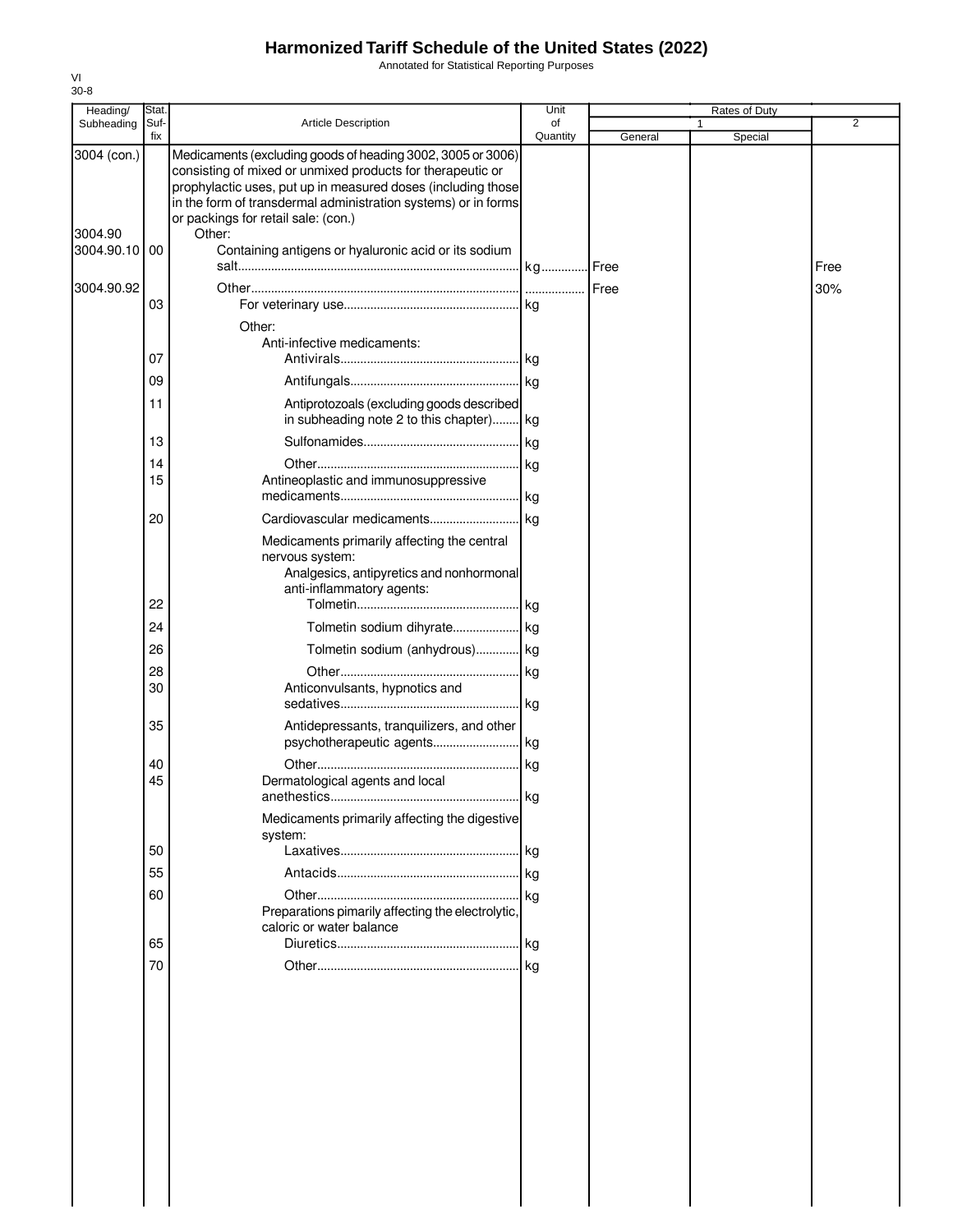Annotated for Statistical Reporting Purposes

| Heading/                         | Stat.       |                                                                                                                                                                                                                                                                                                                     | Unit           |         | Rates of Duty |                |
|----------------------------------|-------------|---------------------------------------------------------------------------------------------------------------------------------------------------------------------------------------------------------------------------------------------------------------------------------------------------------------------|----------------|---------|---------------|----------------|
| Subheading                       | Suf-<br>fix | Article Description                                                                                                                                                                                                                                                                                                 | of<br>Quantity | General |               | $\overline{2}$ |
| 3004 (con.)<br>3004.90<br>(con.) |             | Medicaments (excluding goods of heading 3002, 3005 or 3006)<br>consisting of mixed or unmixed products for therapeutic or<br>prophylactic uses, put up in measured doses (including those<br>in the form of transdermal administration systems) or in forms<br>or packings for retail sale: (con.)<br>Other: (con.) |                |         | Special       |                |
| 3004.90.92<br>(con.)             |             | Other (con.)                                                                                                                                                                                                                                                                                                        |                |         |               |                |
|                                  | 76          | Other: (con.)<br>Medicaments primarily affecting the eyes, ears,<br>or respiratory system:                                                                                                                                                                                                                          |                |         |               |                |
|                                  | 80          | Other:                                                                                                                                                                                                                                                                                                              |                |         |               |                |
|                                  | 85<br>90    |                                                                                                                                                                                                                                                                                                                     |                |         |               |                |
| 3005                             |             | Wadding, gauze, bandages and similar articles (for example,<br>dressings, adhesive plasters, poultices), impregnated or coated<br>with pharmaceutical substances or put up in forms or packings<br>for retail sale for medical, surgical, dental or veterinary                                                      |                |         |               |                |
| 3005.10                          |             | purposes:<br>Adhesive dressings and other articles having an adhesive<br>layer:                                                                                                                                                                                                                                     |                |         |               |                |
| 3005.10.10 00                    |             | Coated or impregnated with pharmaceutical                                                                                                                                                                                                                                                                           |                |         |               | 20%            |
| 3005.10.50<br>3005.90            | 00          | Other:                                                                                                                                                                                                                                                                                                              |                |         |               | 40%            |
| 3005.90.10                       | 00          | Coated or impregnated with pharmaceutical                                                                                                                                                                                                                                                                           |                |         |               | 20%            |
| 3005.90.50                       | 10          |                                                                                                                                                                                                                                                                                                                     |                |         |               | 40%            |
|                                  | 90          |                                                                                                                                                                                                                                                                                                                     |                |         |               |                |
|                                  |             |                                                                                                                                                                                                                                                                                                                     |                |         |               |                |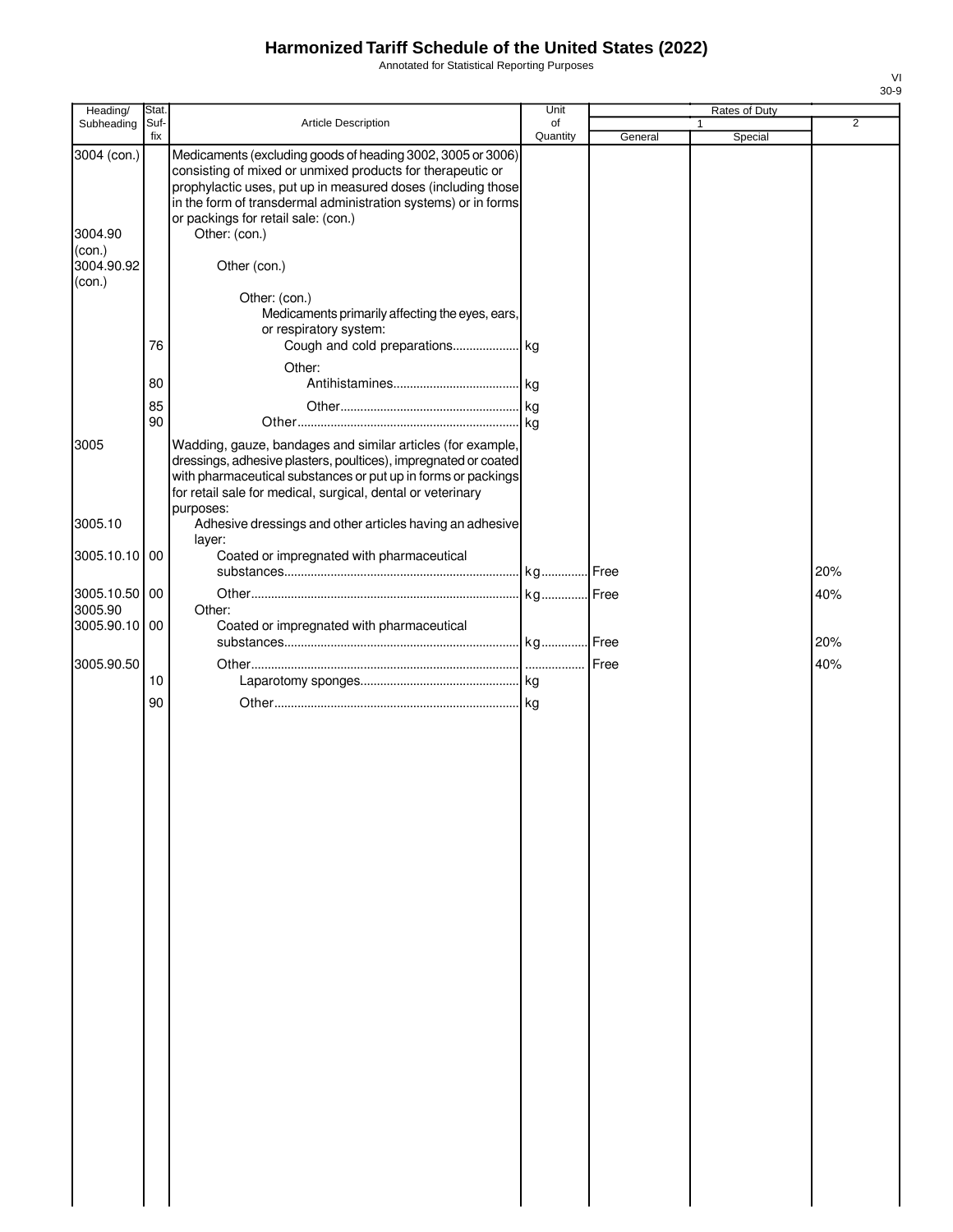Annotated for Statistical Reporting Purposes

| Heading/                    | Stat.       |                                                                                                                                                                                                                                                                                                                                                                                  | Unit           | Rates of Duty |                                                                                      |                |
|-----------------------------|-------------|----------------------------------------------------------------------------------------------------------------------------------------------------------------------------------------------------------------------------------------------------------------------------------------------------------------------------------------------------------------------------------|----------------|---------------|--------------------------------------------------------------------------------------|----------------|
| Subheading                  | Suf-<br>fix | Article Description                                                                                                                                                                                                                                                                                                                                                              | of<br>Quantity |               | 1<br>Special                                                                         | $\overline{2}$ |
| 3006<br>3006.10.01          | 00          | Pharmaceutical goods specified in note 4 to this chapter:<br>Sterile surgical catgut, similar sterile suture materials<br>(including sterile absorbable surgical or dental yarns) and<br>sterile tissue adhesives for surgical wound closure; sterile<br>laminaria and sterile laminaria tents; sterile absorbable<br>surgical or dental hemostatics; sterile surgical or dental |                | General       |                                                                                      | 40%            |
| 3006.30                     |             | Opacifying preparations for X-ray examinations; diagnostic<br>reagents designed to be administered to the patient:                                                                                                                                                                                                                                                               |                |               |                                                                                      |                |
| 3006.30.10 00               |             |                                                                                                                                                                                                                                                                                                                                                                                  |                |               |                                                                                      | Free           |
| 3006.30.50<br>3006.40.00 00 | 00          | Dental cements and other dental fillings; bone                                                                                                                                                                                                                                                                                                                                   |                |               |                                                                                      | 45%<br>20%     |
| 3006.50.00 00               |             |                                                                                                                                                                                                                                                                                                                                                                                  |                |               |                                                                                      | 45%            |
| 3006.60.00 00               |             | Chemical contraceptive preparations based on hormones,<br>on other products of heading 2937 or on spermicides kg Free                                                                                                                                                                                                                                                            |                |               |                                                                                      | 25%            |
| 3006.70.00                  | 00          | Gel preparations designed to be used in human or<br>veterinary medicine as a lubricant for parts of the body for<br>surgical operations or physical examinations or as a<br>coupling agent between the body and medical                                                                                                                                                          |                |               |                                                                                      |                |
|                             |             |                                                                                                                                                                                                                                                                                                                                                                                  | kg 5%          |               | Free (A+, AU, BH,<br>CL, CO, D, E, IL,<br>JO, K, KR, MA,<br>OM, P, PA, PE, S,<br>SG) | 25%            |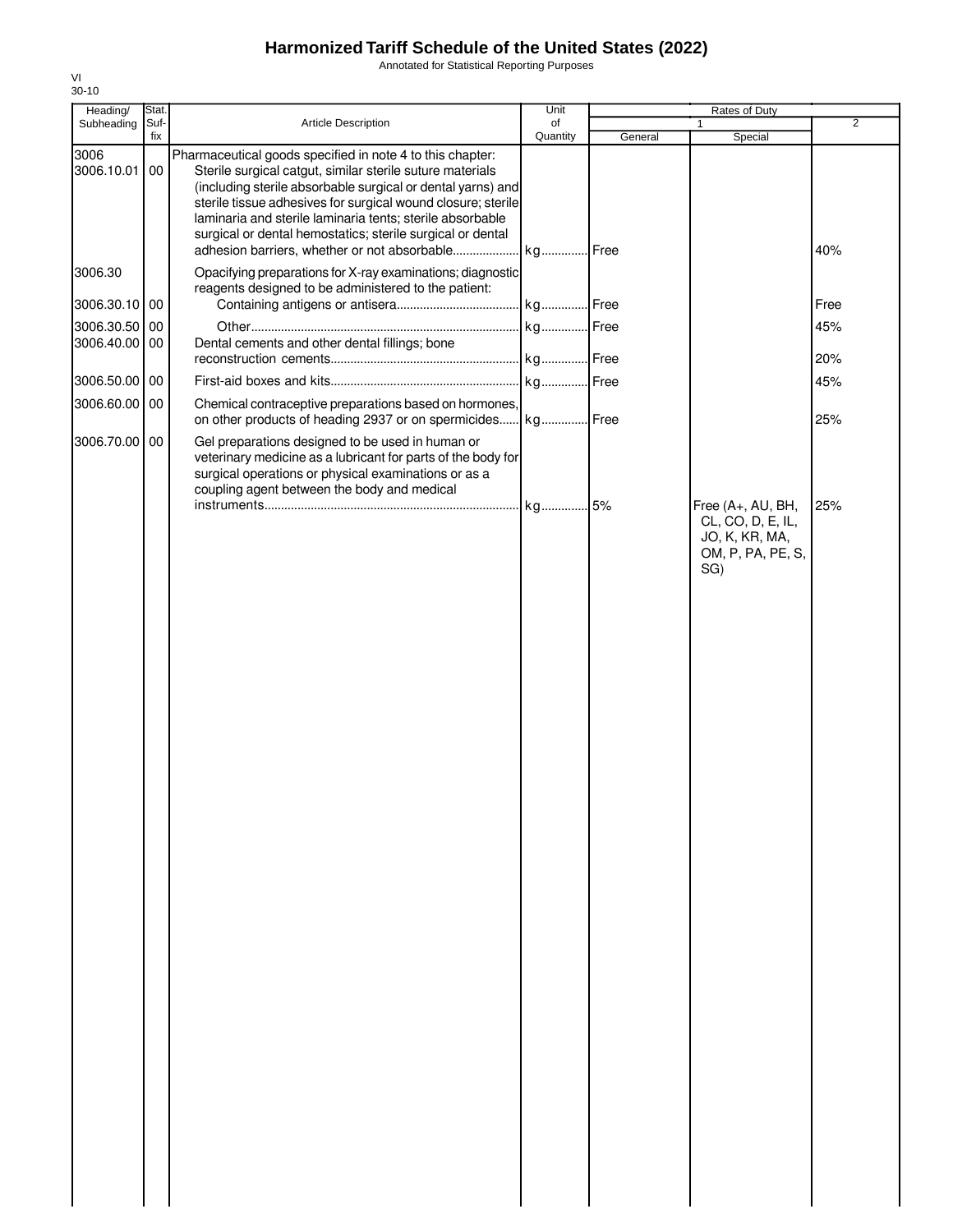Annotated for Statistical Reporting Purposes

| Heading/      | Stat.       |                                                                                                                               | Unit           |             | Rates of Duty                                                                                                                                                                      |                |
|---------------|-------------|-------------------------------------------------------------------------------------------------------------------------------|----------------|-------------|------------------------------------------------------------------------------------------------------------------------------------------------------------------------------------|----------------|
| Subheading    | Suf-<br>fix | Article Description                                                                                                           | of<br>Quantity | General     | $\mathbf{1}$<br>Special                                                                                                                                                            | $\overline{2}$ |
| 3006 (con.)   |             | Pharmaceutical goods specified in note 4 to this chapter: (con.)                                                              |                |             |                                                                                                                                                                                    |                |
|               |             | Other:                                                                                                                        |                |             |                                                                                                                                                                                    |                |
| 3006.91.00 00 |             |                                                                                                                               |                |             | Free (A, AU, BH, CL, 45%<br>CO, D, E, IL, JO,<br>KR, MA, OM, P,<br>PA, PE, S, SG)                                                                                                  |                |
| 3006.92.00 00 |             |                                                                                                                               |                | .Free       |                                                                                                                                                                                    | 45%            |
| 3006.93       |             | Placebos and blinded (or double-blinded) clinical trial<br>kits for a recognized clinical trial, put up in measured<br>doses: |                |             |                                                                                                                                                                                    |                |
| 3006.93.10 00 |             |                                                                                                                               |                |             |                                                                                                                                                                                    | 30%            |
| 3006.93.20 00 |             | Containing over 10 percent by dry weight of                                                                                   |                |             | (BH, CL, JO, KR,                                                                                                                                                                   | 47.4¢/kg       |
|               |             |                                                                                                                               |                |             | OM, SG)See<br>9822.05.20 (P+)<br>See 9822.06.10 (PE)<br>See 9822.08.01<br>(CO)<br>See 9822.09.17 (PA)<br>See 9823.10.01-<br>$9823.10.45(S+)$<br>See 9912.17.05,<br>9912.17.35 (MA) | $+12.2%$       |
| 3006.93.50 00 |             | Containing ingredients having nutritional value, in                                                                           |                |             |                                                                                                                                                                                    |                |
|               |             | which starch or other foodstuff predominates by                                                                               |                |             | Free (A, AU, BH, CL, 20%<br>CO, D, E, IL, JO,<br>KR, MA, OM, P,<br>PA, PE, S, SG)                                                                                                  |                |
| 3006.93.60 00 |             |                                                                                                                               |                |             | Free (A, AU, BH, CL, 4¢/liter<br>CO, D, E, IL, JO,<br>KR, MA, OM, P,<br>PA, PE, S, SG)                                                                                             |                |
| 3006.93.80 00 |             | Placebos and clinical trial kits containing other                                                                             |                | $5\%^{3/2}$ | Free (A+, AU, BH,<br>CL, CO, D, E, IL,<br>JO, JP, K, KR, MA,<br>OM, P, PA, PE, S,<br>SG)                                                                                           | 25%            |
|               |             |                                                                                                                               |                |             |                                                                                                                                                                                    |                |
|               |             |                                                                                                                               |                |             |                                                                                                                                                                                    |                |
|               |             |                                                                                                                               |                |             |                                                                                                                                                                                    |                |
|               |             |                                                                                                                               |                |             |                                                                                                                                                                                    |                |
|               |             |                                                                                                                               |                |             |                                                                                                                                                                                    |                |
|               |             |                                                                                                                               |                |             |                                                                                                                                                                                    |                |